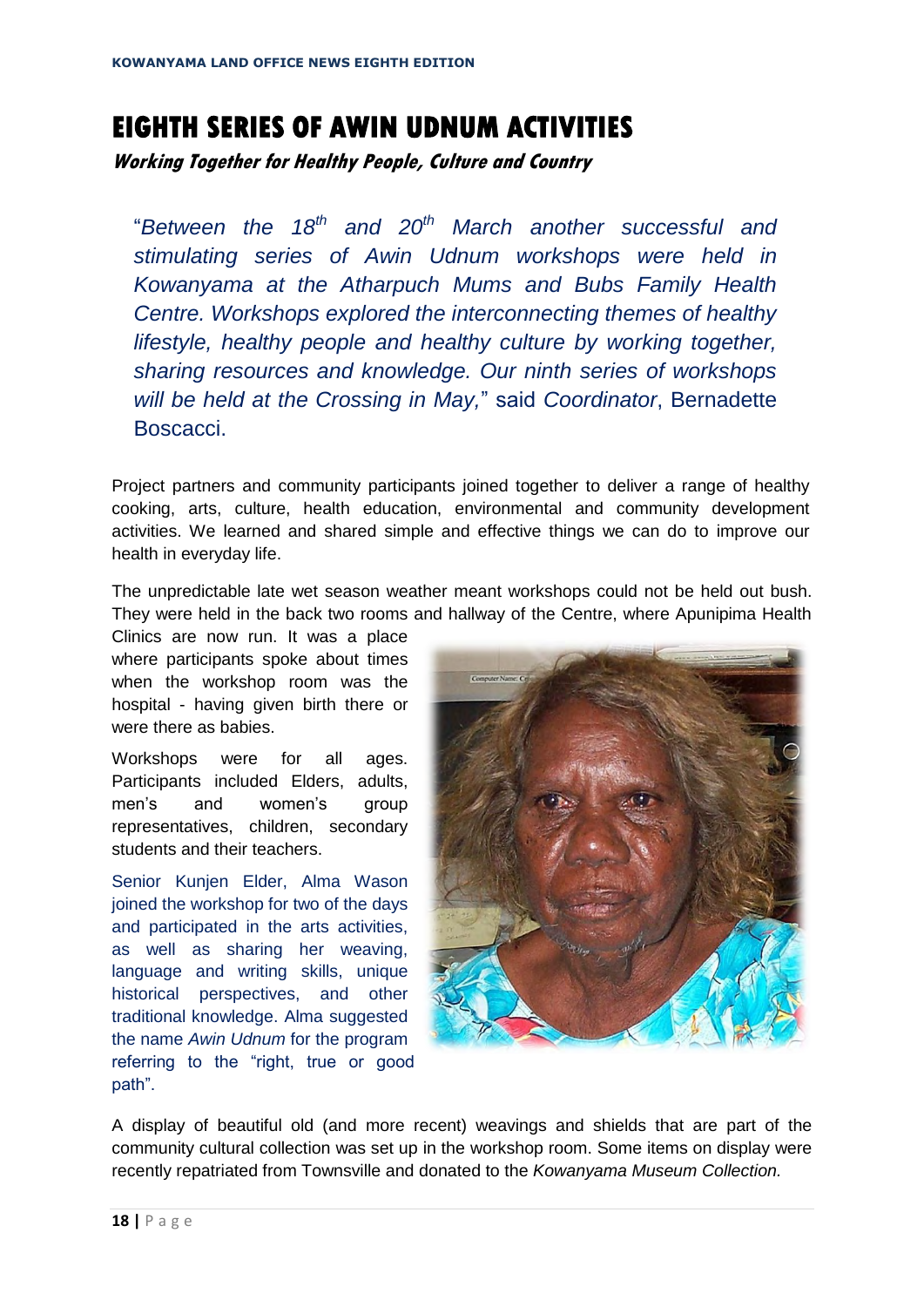Special thanks to Bruce & Elaine Sommer, Jeanie and John Adams, and the *Yalga Binbi Institute* for the return of these valuable items to Kowanyama.

Alma Wason and Fay David both got to see and hold beautiful old *abmbin* baskets made by both their mothers over forty to fifty years ago.

#### **School cultural activities**

On the first day, a group of secondary school students and their teachers came along to be part of the workshop. In the morning, Rowena Aidan, Monica Josiah, Chrissy Aidan & Judith Brumby helped Viv Sinnamon lead the Cultural Mapping activity. Students' clan totems and country were put onto maps of the area. Students and their teachers learned more about the young people's cultural connections to country and each other.



Later, we all went on a Community Nursery and *Demonstration Garden* Tour led by Viv, the *Apunipima* and *Awin Udnum* project workers. Students learned about trees and plants of cultural and historical significance, e.g. the prison tree outside the Cultural Centre, traditional bush foods and medicines. Everyone gathered to meet Glenn Duncan and Daniel Bracegirdle from the *Jimmy Little Foundation*, who had come along to introduce themselves and tell us about

their project, which was happening at the school that same week.

#### **Good food for good health**

While at the garden we collected some vegetables and herbs before all returning to the workshop venue to cook up a healthy lunch for everybody to share. *Apunipima* staff Kirby and Derlene led this healthy cooking activity, supported by the Awin Udnum and Jimmy Little crews and School staff. We ate really well all week actually, thanks to Fiona Millard's cooking and coordination, which produced many yummy and healthy meals and snacks for us to share.

We enjoyed healthy morning, afternoon teas and lunches each day, which included a beef and vegie stew, chicken and vegie curry, steamed rice, ham and salad wraps, freshly made scones, fruit, yoghurt and muesli treats, cheese and tomato crackers, fresh fruit, nuts and raisin toast.

Sharon set up her immunisation trolley in the workshop on one of the days and participants were able to get flu shots if they wanted. Cath also ran some of her clinic activities out of the workshop. In between the health promotion and education sessions, experienced and emerging local artists worked on artworks that explored the themes we'd been discussing. It was a great atmosphere of skills sharing, support, experimentation and multimedia arts practice.

Key participants included Rowena Aidan, Rochelle Kitchener, Gavin Beasley, Priscilla Josiah, Lillian Josiah, Alma Wason, Monica Josiah, Lettia Brumby and Leonard Gregory. Bernadette Boscacci worked with the project artists, facilitating various art activities such as acrylic and ink paintings, drawings on canvas and paper, weaving and beading. Some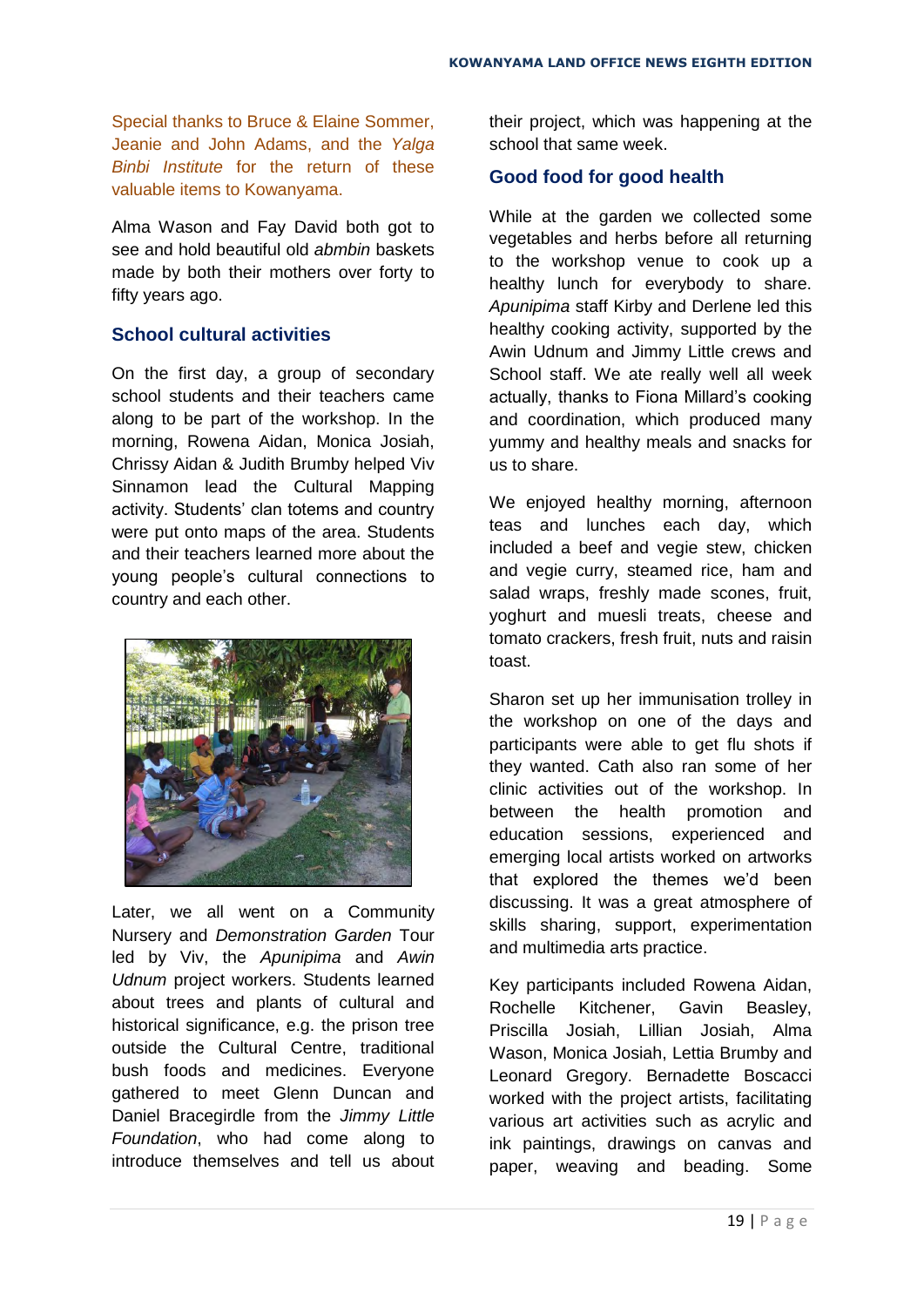beautiful works were developed and will be on display in the community at an exhibition in May.

#### **Use of photographic media**

Throughout the workshop, Fiona Millard led *Photovoice* activities with everyone at the workshop. *Photovoice* helps people to record, reflect and evaluate personal and community health issues activities in a creative way. A number of cameras were handed out and people were shown how to use them. Everyone was given an opportunity to take photos or be photographed as part of the health activity. Some photos were later printed out and put up on walls for visitors and participants to look at, think and talk about with others.

People would like very much to be involved in talking about ways to get more and better involvement in women's, men's and other groups. They were very interested in making their own community promotional resources including health posters, recipe books and calendars.

Fiona has plans to support this community idea through the *Photovoice* project.

On the second day, the school students and staff put their handprints on the project family tree, which was started in the last workshop. They painted their palms and printed them onto the group canvas, adding leaves to the tree trunk that Billy Doolan had painted for us.

#### **Ways to Relax**

The last day of the workshop was *International Happiness Day.* The day started with Larry Tierney who led a morning session *"Relaxing with worries"* which looked at and shared ways to deal with anxiety.

*People who took part contributed valuable personal experiences and said that the relaxation activity really helped them to relax and clear their minds.* 

After morning tea, the school students again joined a session with Dr Bogdan who taught us *Laughing Yoga.* Everyone

learnt that there some different kinds of *laughing yoga*, and ways to relax and breathe.

*The success of the workshops was only possible with all the different organisations working together to make Awin udnum interesting and fun for all those people who took part. We must thank everyone".*

Through the week a number of visiting Health Promotion, Clinical and Allied Health Professionals led participatory Health Education Sessions as part of the workshop program.

These included:

**Diabetes Journey to Good Health** with Cath Dowey of *Apunipima*

**Sexual Health** – Women's group with Sharon Hawkins of *Queensland Health*

**Sexual Health** - Men's Group with Alphos Chuma of *Queensland Health*

**Sexual Health Protective Behaviour** with Marita Box of *Queensland Health*

**Nutrition, food labelling, healthy cooking and Dental Care** activities with Fiona Millard from *Apunipima*, Kirby Murtha and Derlene Grey

**Tackling Smoking** with Josh Mene of *Apunipima*

**Mental and Emotional Health** with Larry Tierney of the *Royal Flying Doctor Service*

**Art Therapy** with Bernadette Boscacci

**Laughing yoga** session with Dr Bogdan added to the enjoyment of the moment.

Thank you team !!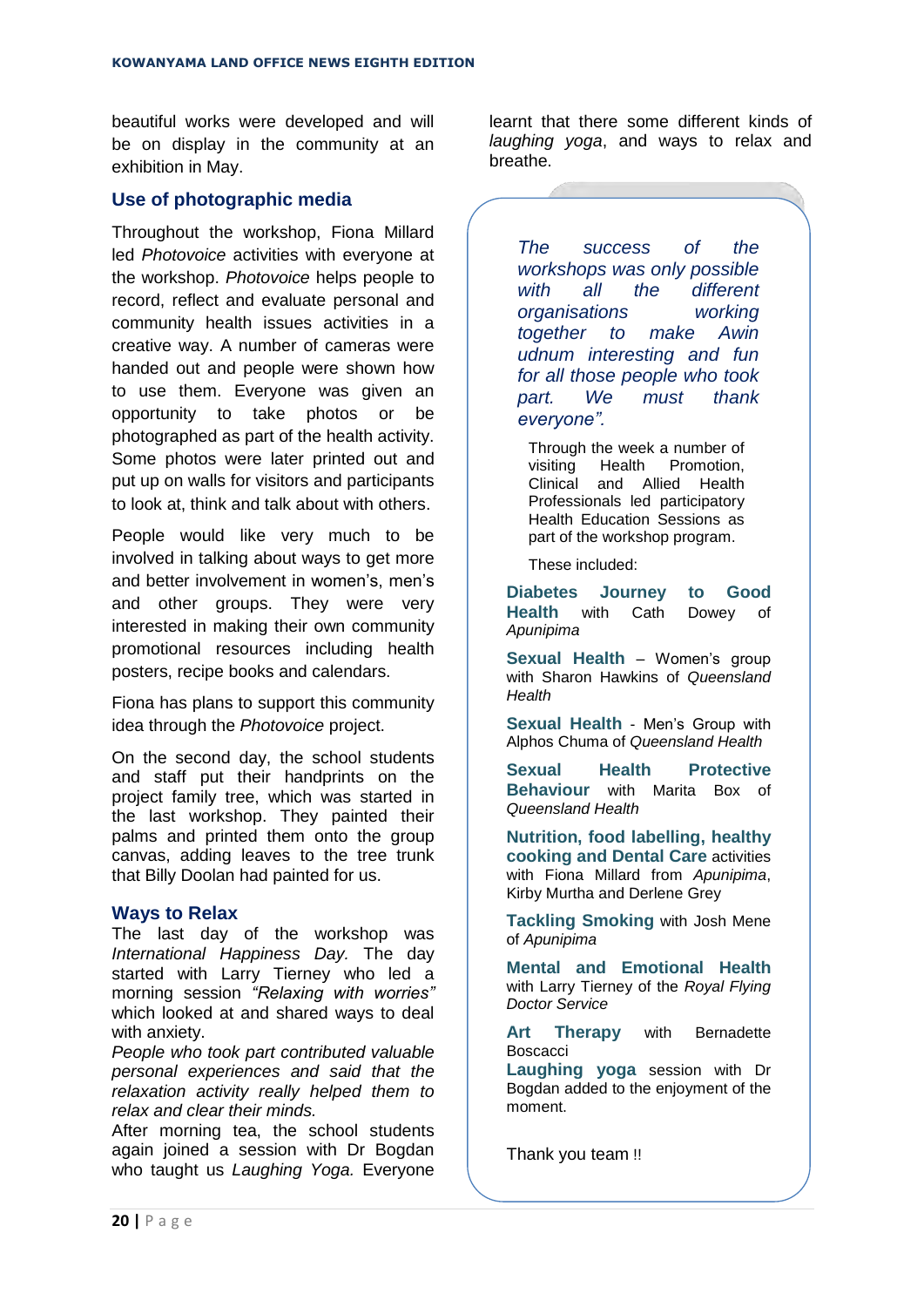Most of us found it to be a really silly, fun and really funny activity. We learned that there are many health benefits from laughing yoga. It is a way to help relieve anxiety, depression, high blood pressure, diabetes, heart and other sickness.

Later that day, Bernadette led the group in a creative meditation & reflection activity where participants created their own personal mandala, using pastels, crayons and ink.





### **Participant comments**

**" We'd like to do some more of these exercises and hold more discussions like that (Sexual Health & protective Behaviours) as part of Women's Group"**

**" The breathing and relaxation exercises were really good, it stopped my headache"**

**" The relaxation exercises helped me to get focussed and release stress"**

**" I felt relaxed all day after those relaxation and laughing sessions"**

**" I shared some of the relaxation techniques I learnt with my son last night, and made me feel good to be able to do this and help him a bit"**

**" I learned a lot about healthy diet and how dangerous smoking is for you"**

**" The mandalas were a good exercise. They helped me to spend some time reflecting on myself and gave me some new ideas for designs"**

**"Let's make sure this sort of program continues into the future, working together as a community"**